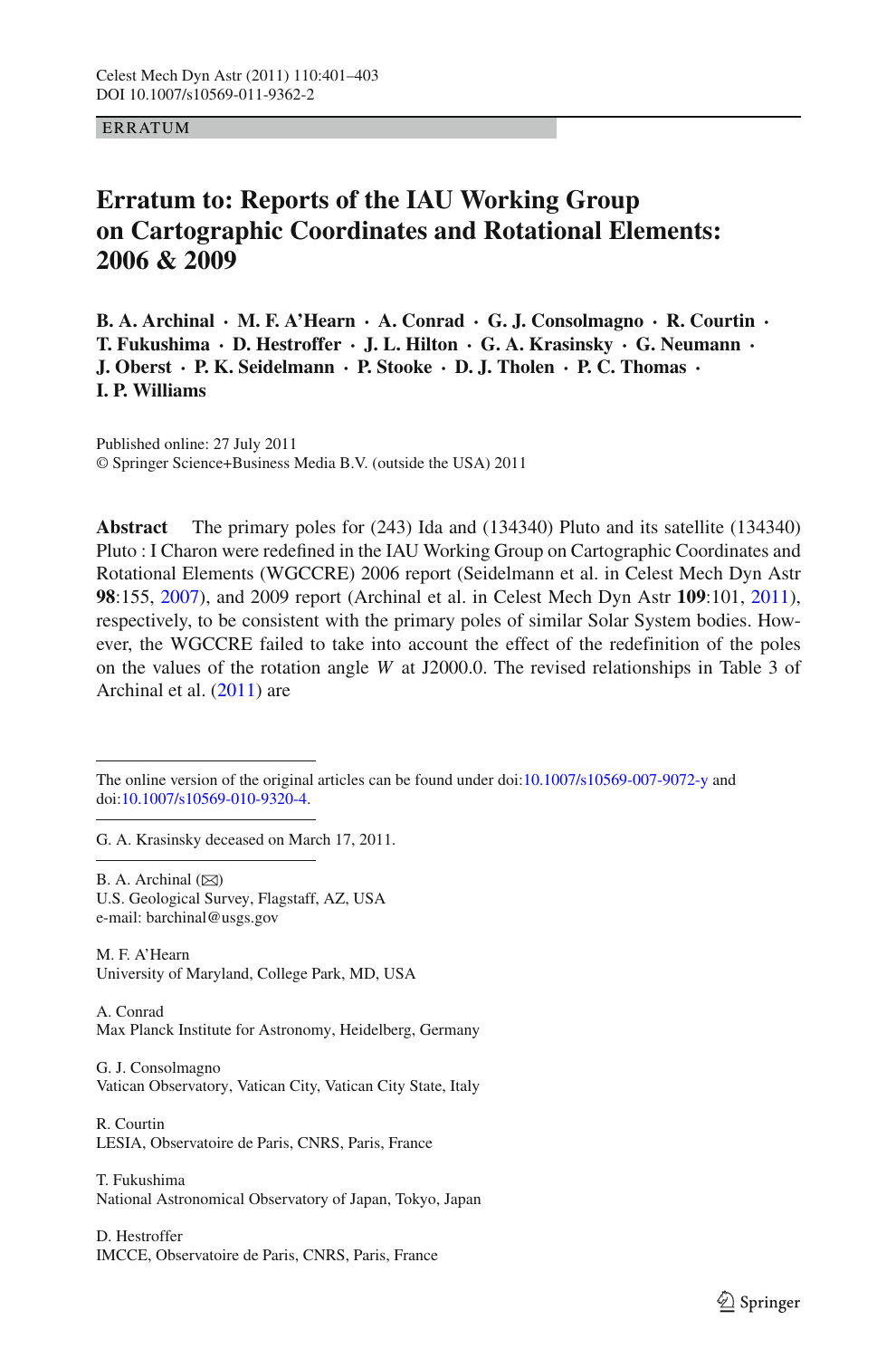$W = 274°05 + 1864°6280070 d$  for (243) Ida,  $W = 302°.695 + 56°.3625225 d$  for (134340) Pluto, and  $W = 122°.695 + 56°.3625225 d$  for  $(134340)$  Pluto : I Charon

where *d* is the time in TDB days from J2000.0 (JD2451545.0).

**Keywords** Cartographic coordinates · Rotation axes · Rotation periods · Rotation angles · Pluto · Charon · Ida

## **Erratum to: Celest Mech Dyn Astr (2007) 98:155–180 DOI 10.1007/s10569-007-9072-y and Celest Mech Dyn Astr (2011) 109:101–135 DOI 10.1007/s10569-010-9320-4**

The primary pole for Solar System bodies other than planets and their satellites is the pole about which the body appears to rotate in a counterclockwise direction. However, for planets, the primary pole is the one on the north side of the Solar System's invariable plane. The obliquities of the equators of (134340) Pluto and (134340) Pluto: I Charon to the orbit of their barycenter around the Sun are large enough that the poles they rotate about in a counterclockwise direction are on the south side of the invariable plane. Thus, the designation of Pluto as a dwarf planet required redefinition of the primary poles of Pluto and Charon to remain consistent with the definition of the primary pole. These redefinitions were made in Table 3 of the 2009 report of the IAU Working Group on Cartographic Coordinates and Rotational Elements (WGCCRE) [\(Archinal et al. 2011](#page-2-1)).

Similarly, the original (prior to 2003) definition of (243) Ida's primary pole—that used for planets and satellites—was the (north) pole it rotated about in a clockwise direction from

J. L. Hilton

U.S. Naval Observatory, Washington, DC, USA

G. A. Krasinsky Institute for Applied Astronomy, St. Petersburg, Russia

G. Neumann NASA Goddard Space Flight Center, Greenbelt, MD, USA

J. Oberst DLR Berlin Aldershof, Berlin, Germany

P. K. Seidelmann University of Virginia, Charlottesville, VA, USA

P. Stooke University of Western Ontario, London, Canada

D. J. Tholen University of Hawaii, Honolulu, HI, USA

P. C. Thomas Cornell University, Ithaca, NY, USA

I. P. Williams Queen Mary University of London, London, UK